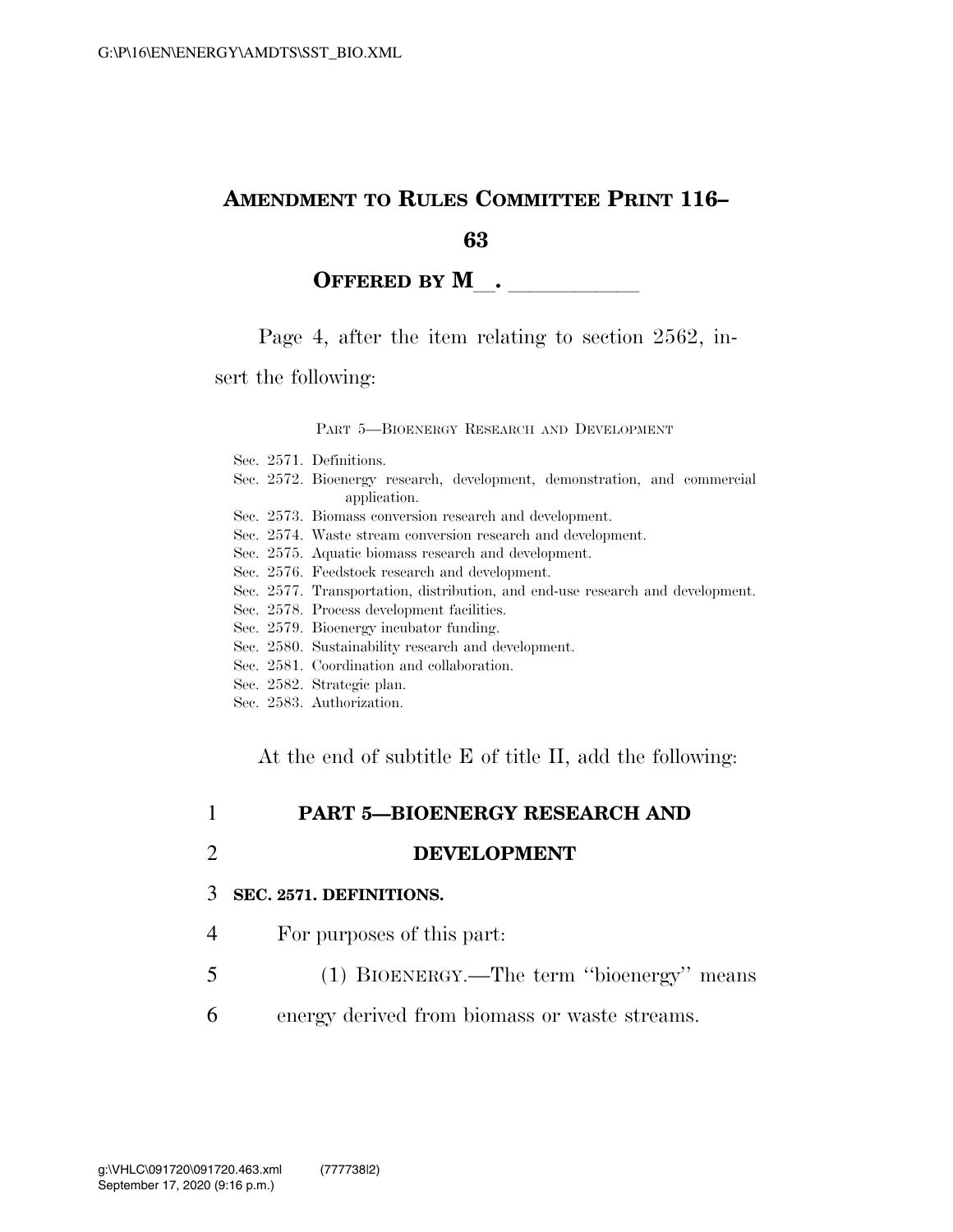(2) BIOFUELS.—The term ''biofuels'' means liq- uid or gaseous fuels derived from biomass or waste streams.

 (3) BIOINTERMEDIATE.—The term ''biointer- mediate'' means an intermediate product that is de-rived from biomass or waste streams.

 (4) BIOMASS.—The term ''biomass'' has the meaning given the term in section 932 of the Energy Policy Act (42 U.S.C. 16232) and shall include or- ganic and inorganic feedstocks and also include di-verse waste streams.

 (5) BIOPOWER.—The term ''biopower'' means the generation of electricity or process steam or both through the combustion of biomass or waste streams.

 (6) BIOPRODUCTS.—The term ''bioproducts'' means materials and chemicals derived from biomass or waste streams.

 (7) BIOREFINERY.—The term ''biorefinery'' means a facility that integrates conversion processes and equipment to produce fuels or other byproduct streams such as power, chemicals, and byproducts from biomass or waste streams.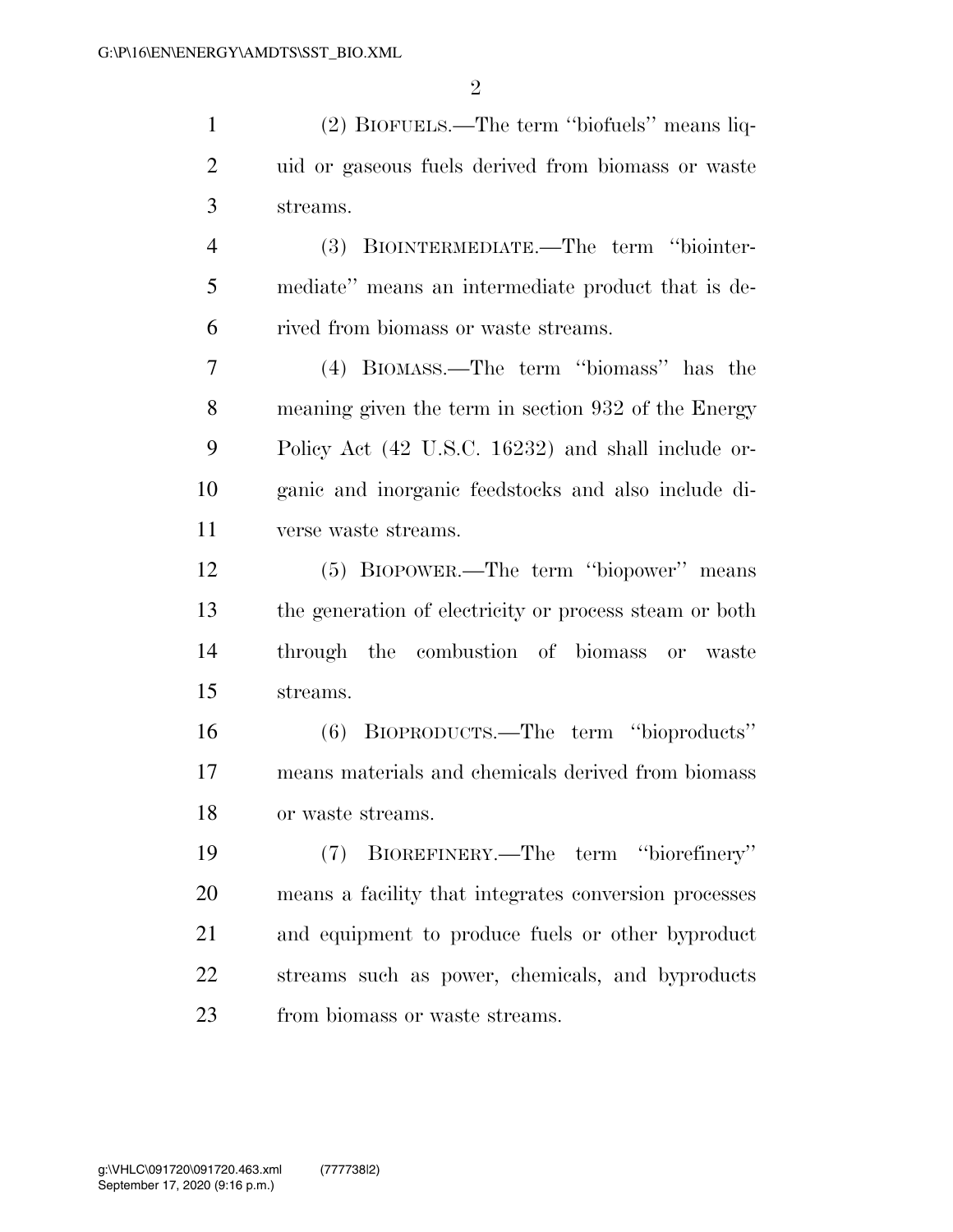| $\mathbf{1}$   | "bio-<br>BIOTECHNOLOGY.—The term<br>(8)                    |
|----------------|------------------------------------------------------------|
| $\overline{2}$ | technology" means any technology for the produc-           |
| 3              | tion of biofuels, bioenergy, or bioproducts.               |
| $\overline{4}$ | (9) PHYTOBIOME.—The term "phytobiome"                      |
| 5              | means a network of interactions of plants, their as-       |
| 6              | sociated communities of organisms, and their envi-         |
| 7              | ronmental context.                                         |
| 8              | (10) PROGRAM.—The term "program" means                     |
| 9              | the program conducted under section 2573.                  |
| 10             | (11) SECRETARY.—Unless otherwise specified,                |
| 11             | the term "Secretary" means the Secretary of En-            |
| 12             | ergy.                                                      |
| 13             | (12) WASTE STREAMS.—The term "waste                        |
| 14             | streams" includes, but is not limited to, municipal        |
| 15             | solid waste, farm waste, forest waste, food proc-          |
| 16             | essing and fermentation waste, sewage, and waste           |
| 17             | gases that are effluents or byproduct streams from         |
| 18             | various societal pursuits that are targeted toward         |
| 19             | disposal, discharge, or burning.                           |
| 20             | SEC. 2572. BIOENERGY RESEARCH, DEVELOPMENT, DEM-           |
| 21             | ONSTRATION, AND COMMERCIAL APPLICA-                        |
| 22             | TION.                                                      |
| 23             | The Secretary, in consultation with the Secretary of       |
| 24             | Agriculture, shall conduct a program of research, develop- |
| 25             | ment, demonstration, and commercial application for bio-   |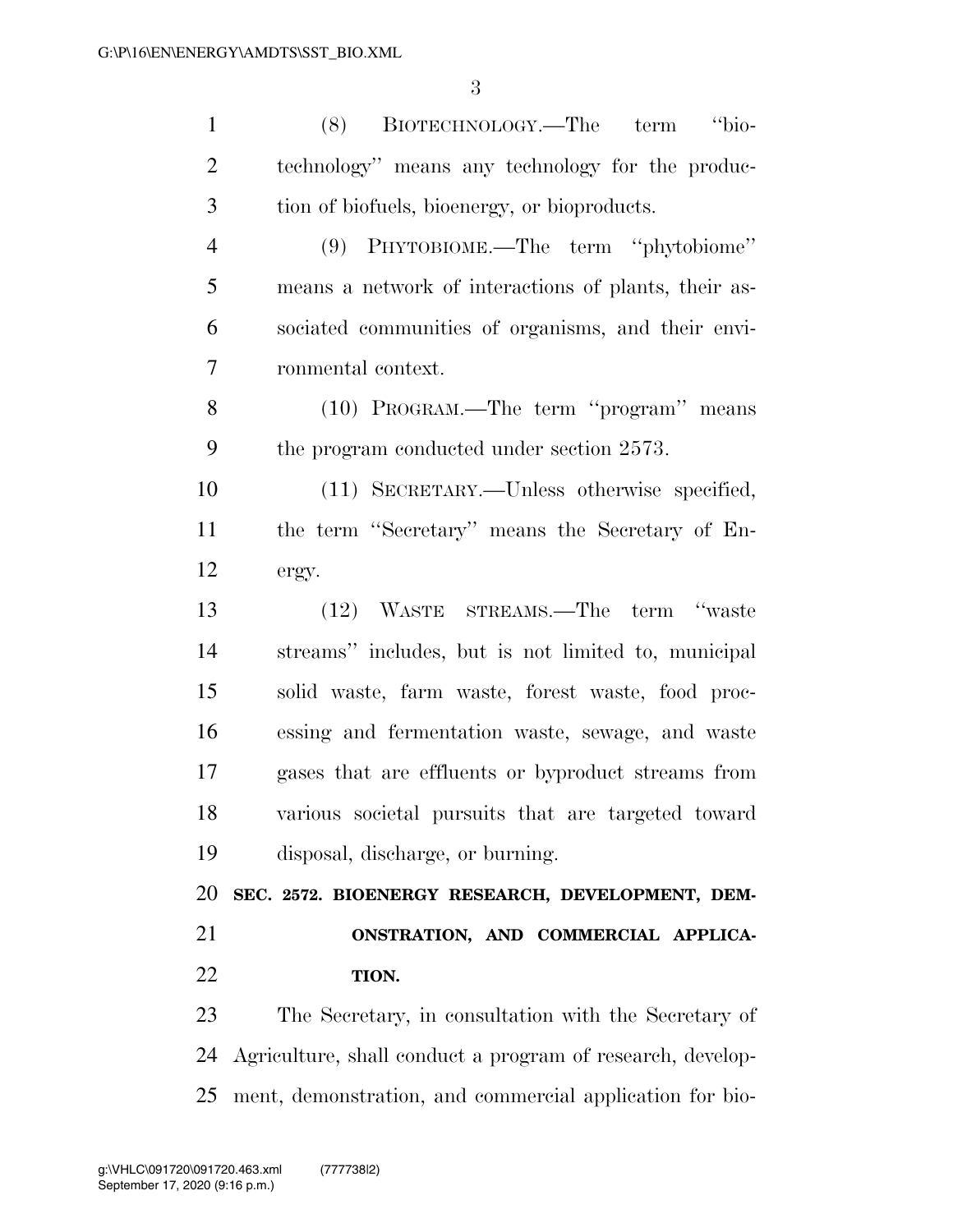energy, including biopower energy systems, biofuels, bio-products, and biorefineries, including activities to—

 (1) assist technology development at a variety of scales, including commercial scale demonstrations, to provide cost reduction and perform improvements throughout the bioenergy value chain;

 (2) integrate green chemistry, circular economy, and engineering principles such as designing for en- ergy efficiency, minimizing material use, and mini- mizing with the objective to eliminate waste and re-11 leases, or to create closed-loop systems;

 (3) link biophysical, weather, engineering, transportation, environmental, biogeochemistry, life- cycle analysis, and economic models to better under- stand options and impacts of supply chain decisions 16 for integrated environmental sustainability;

 (4) provide comprehensive data for the inven- tory, analyses, and access of biomass and waste streams;

 (5) establish methods to densify feedstocks to minimize their cost and variability and maximize their yield and accessibility;

 (6) improve reliable feedstock separation and processes to enable conversion to competitive prod-ucts;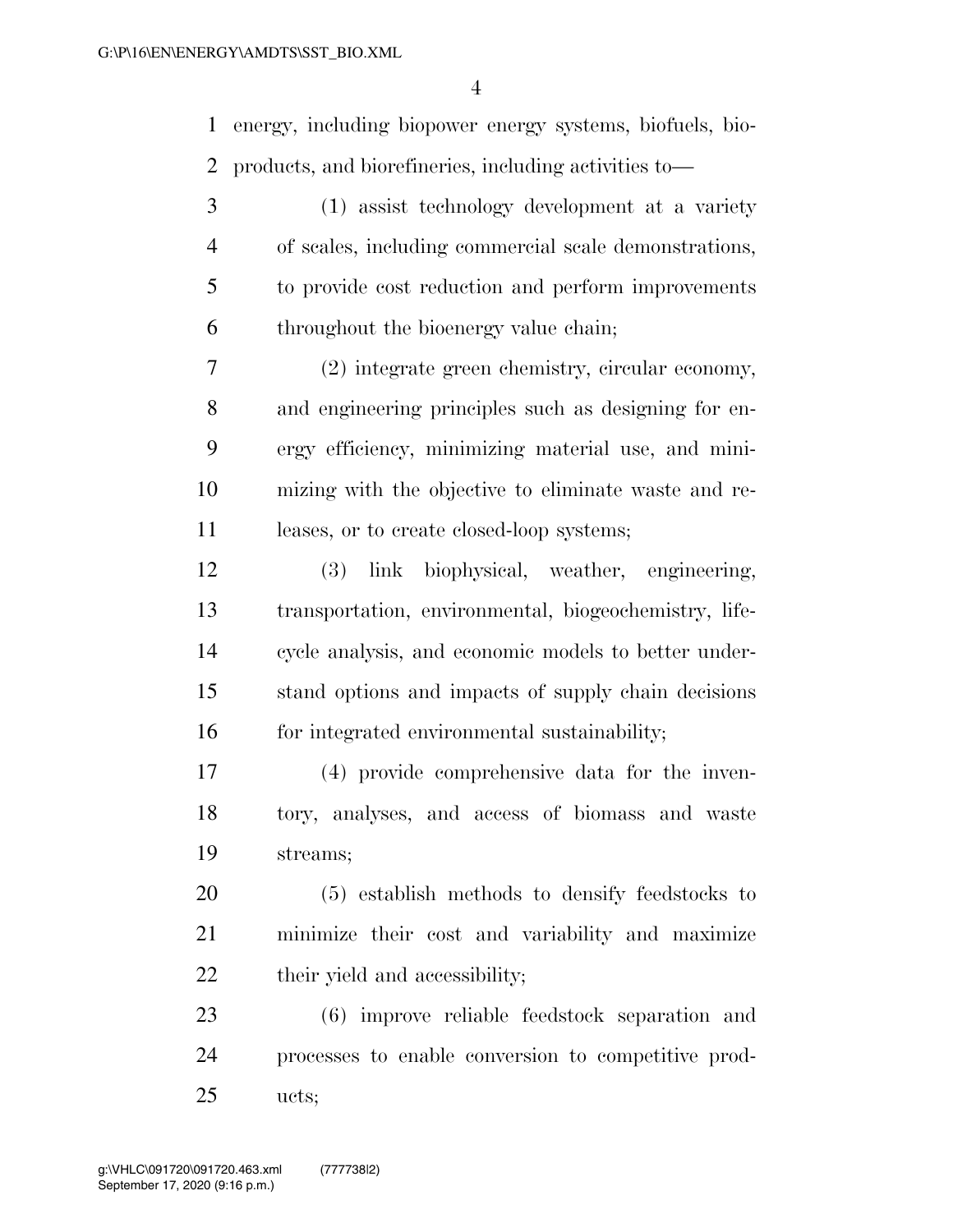| $\mathbf{1}$   | (7) develop methods for the production of fuels      |
|----------------|------------------------------------------------------|
| $\overline{2}$ | and high value products directly in the plant body;  |
| 3              | (8) refine methods for measuring and verifying       |
| $\overline{4}$ | feedstock sustainability, including-                 |
| 5              | (A) improving sensors;                               |
| 6              | (B) gathering a deeper understanding of              |
| $\overline{7}$ | the soil organic carbon in the land; and             |
| 8              | (C) gather deeper scientific insights into           |
| 9              | the impacts over a wider geographical and tem-       |
| 10             | poral range;                                         |
| 11             | (9) research the potential for advanced energy       |
| 12             | crop material, together with best land management    |
| 13             | practices, and utilization to sequester carbon;      |
| 14             | (10) identify, breed, and engineer resilient crops   |
| 15             | that are highly productive in marginal environments; |
| 16             | (11) develop feedstock crop plants with im-          |
| 17             | proved yields and quality, less recalcitrance to     |
| 18             | deconstruction, and more tolerant of variable weath- |
| 19             | er conditions such as drought using tools from ge-   |
| 20             | netics and genomics;                                 |
| 21             | (12) improve knowledge and tools to identify         |
| 22             | and develop approaches to expand the oil production  |
| 23             | and productivity of bio-produced microbial lipids    |
| 24             | renewable<br>resources such as seeds, nuts,<br>from  |
| 25             | macro- and micro-algae, and other viable lipids;     |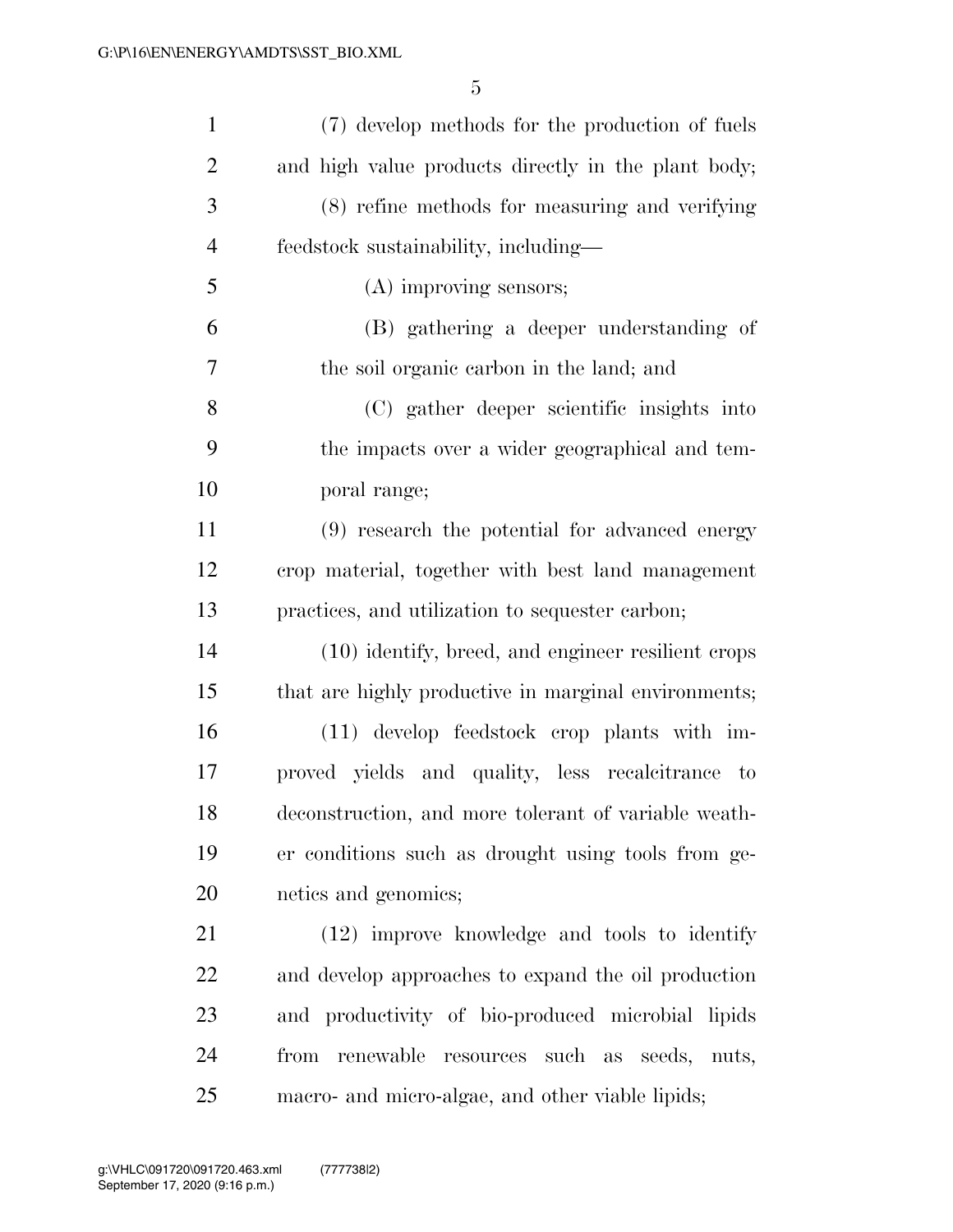(13) support the development of flexible bio- mass-to-biofuels conversion pathways that can be modified to produce fuels and or products based on market conditions; (14) analyze and understand biotic and physio- biochemical control factors and manipulate micro- bial, soil carbon, and nitrogen cycling to improve yield and manage site productivity, environmental sustainability, and resilience; (15) research and develop strategies to increase the viability and cost-effectiveness of carbon utiliza-

 tion and management including use of industrial emissions and direct air capture;

 (16) incorporate low-cost intermediate produc- tion pathways to more easily produce advanced bio-products and biofuels; and

 (17) develop feedback loops to coordinate re- search with downstream areas that most efficiently facilitate technology transfer.

**SEC. 2573. BIOMASS CONVERSION RESEARCH AND DEVEL-**

**OPMENT.** 

 As part of the program, the Secretary, in coordina- tion with relevant Federal agencies, shall support re- search, development, demonstration, and commercial ap-plication of technologies to convert biomass feedstocks into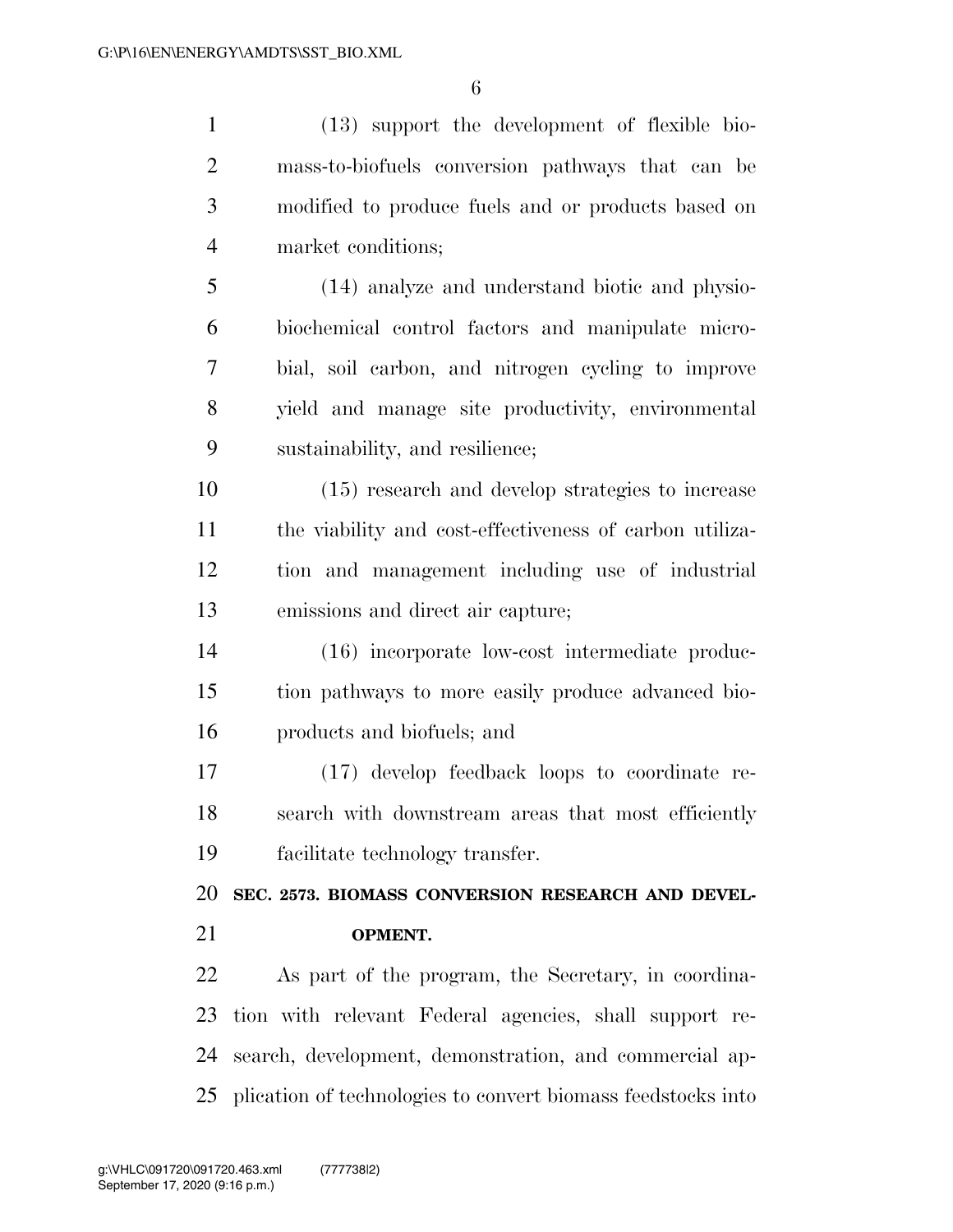transportation fuels, products, and chemicals. In carrying out this section, the Secretary shall support activities to—

 (1) improve enzyme and catalyst effectiveness, efficiency, and regeneration through a combination of biology, chemistry, genetics, genomic, and engi-neering approaches;

 (2) develop new products, coproducts, and proc- esses via advanced chemistry, synthetic biology, bio- chemistry, biological, engineering plant metabolism, and thermochemistry and catalytic processes, and/or combinations thereof;

 (3) utilize adaptive intelligence-based control systems, including artificial intelligence, for conver- sion processes, characterization, and validation, in- cluding for the design of new biological pathways, catalysts, and enzymes;

 (4) develop smart reactors, devices, or systems, that are highly-instrumented, flexible, and auto-mated;

 (5) support research and development for con-21 tinuous fermentation processes;

 (6) support computational fluid dynamics and engineering for new reactor designs and efficient separations; and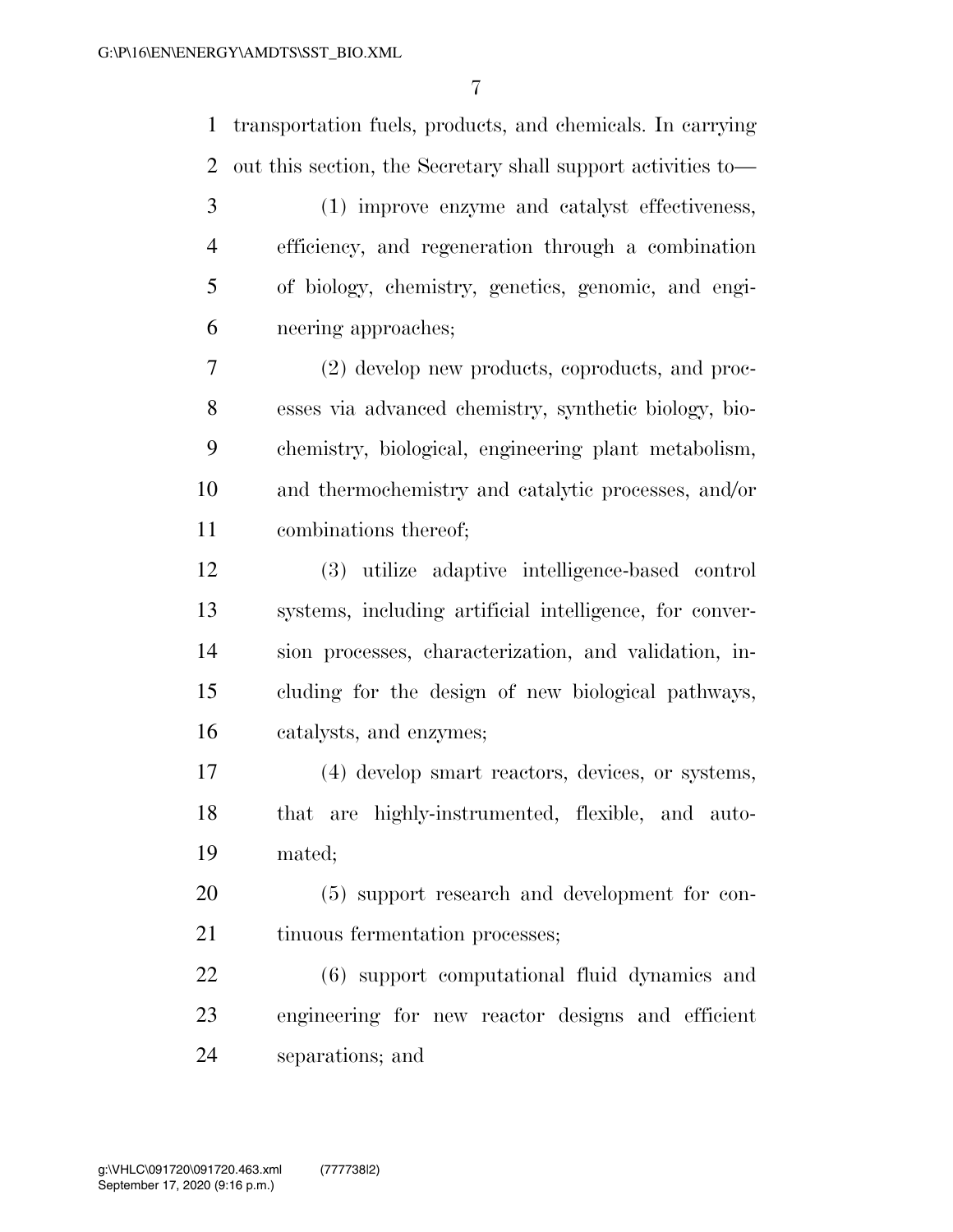(7) support research and development to im- prove the efficiency of energy and water use and minimize waste in the production of biofuels, bio-products, and biointermediate.

# **SEC. 2574. WASTE STREAM CONVERSION RESEARCH AND DEVELOPMENT.**

 (a) IN GENERAL.—As part of the program, the Sec- retary, in coordination with relevant Federal agencies, shall support research, development, demonstration, and commercial application activities to transform waste streams into biofuels, bioproducts, and bioenergy.

 (b) ACTIVITIES.—In carrying out this section, the Secretary shall support activities to—

 (1) develop advanced tools and technologies to standardize safe and efficient methods for the sepa-ration and processing of waste materials;

 (2) identify methods to transform waste mate- rials into high value chemicals including those de- fined in section 2572(11) into multiengine transpor- tation fuels, energy sources, high value chemicals, or other products;

 (3) support research activities to identify path- ways to convert waste carbon oxides and waste methane into intermediates for subsequent upgrad-ing to fuels and bioproducts; amd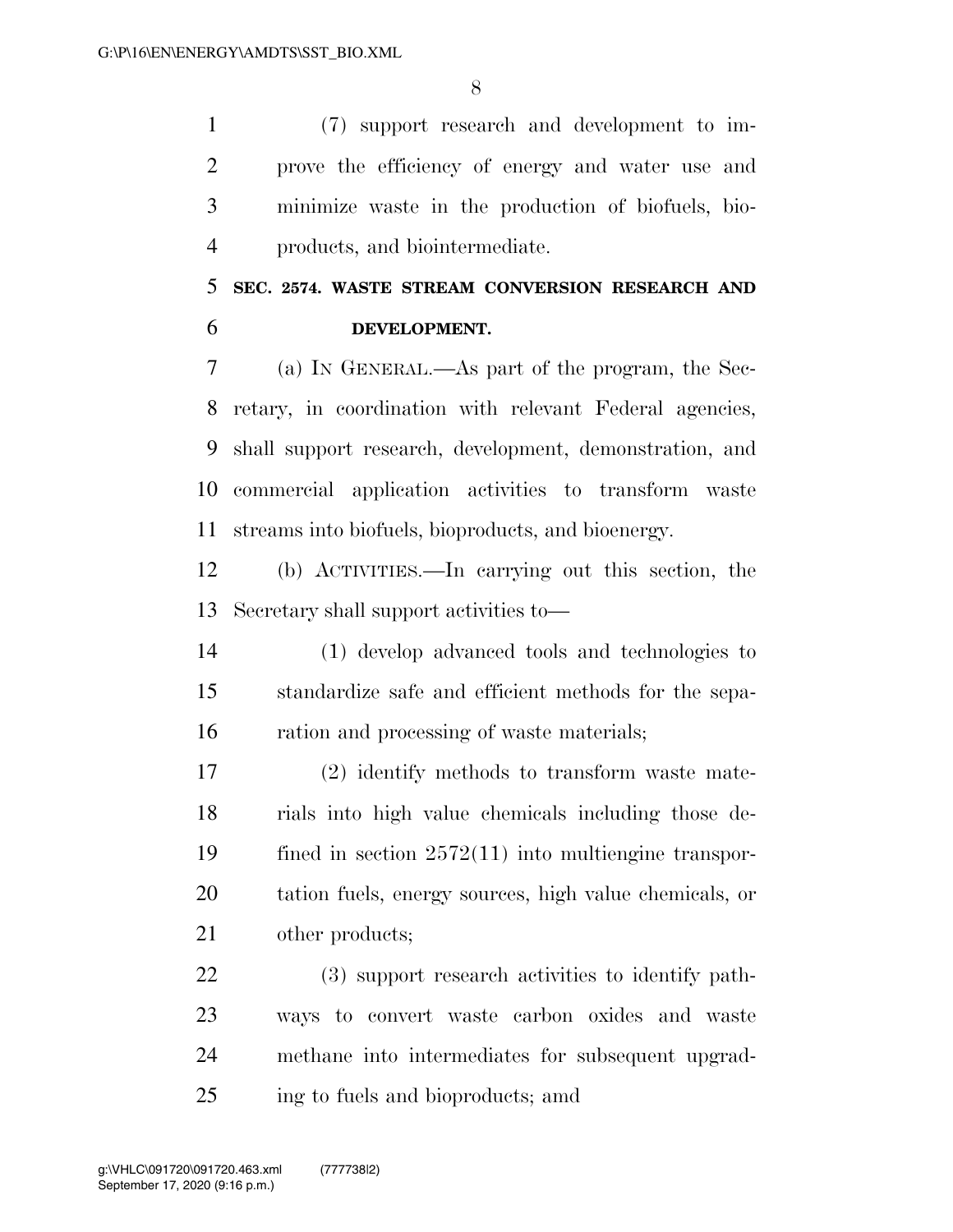(4) support scientific research activities that de- velop tools, knowledge, and technologies to increase the efficiency of bio-based energy and bio-product supply chains through the utilization of waste streams as feedstocks.

# **SEC. 2575. AQUATIC BIOMASS RESEARCH AND DEVELOP-MENT.**

 (a) IN GENERAL.—As part of the program, the Sec- retary, in coordination with relevant Federal agencies, shall support research, development, demonstration, and commercial application of aquatic biomass, aquatic plants, and organisms that grow in aquatic environments, such as micro- and macro-algae biofuel and bioproducts produc- tion, addressing technical challenges related to scale-up, biotechnology tools, strain development, harvesting, agron- omy strategies, conversion, and sustainable resource use. (b) ACTIVITIES.—In carrying out this section, the

Secretary shall support activities to—

 (1) advance research to improve the ability to grow and harvest highly productive aquatic plants and organisms with the potential to grow quickly and thrive in harsh conditions, such as intense heat, sunlight, and hyper-saline waters at large scale;

 (2) improve the efficiency of the conversion of aquatic biomass into fuels and products;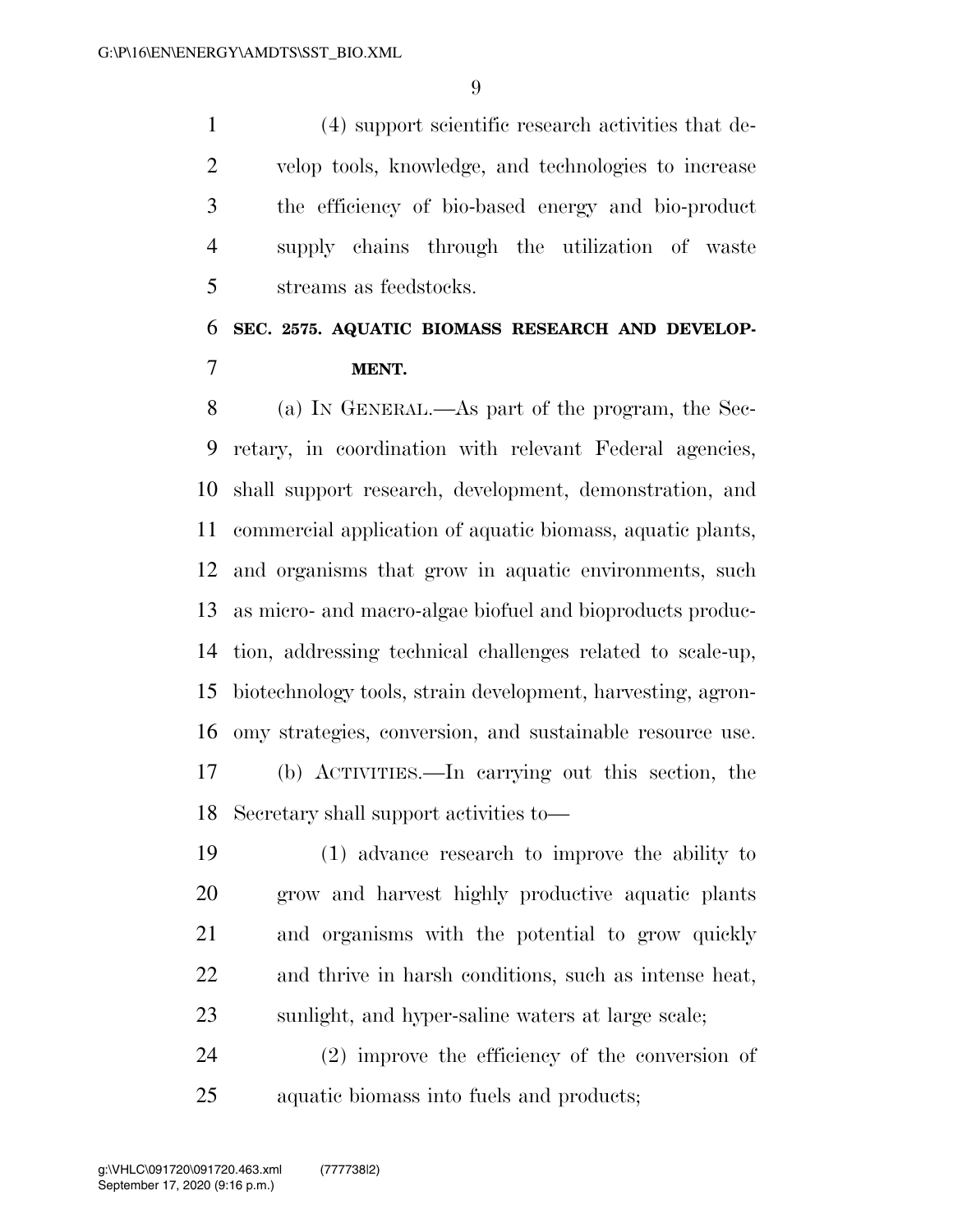(3) improve advanced separation technologies for aqueous and organic systems;

 (4) evaluate the sustainability of aquatic bio- mass cultivation by developing analytical assess- ments on water and nutrient use and recycling; and (5) improve the understanding of the resources needed for the distribution and utilization of a na- tional aquatic biomass industry, including the devel- opment of methods to characterize aquatic biomass intermediates, biofuels, bioproducts, contaminants, ideal storage and transportation conditions, weather impacts, stability, and end-product variability.

**SEC. 2576. FEEDSTOCK RESEARCH AND DEVELOPMENT.** 

 As part of the program, the Secretary, in coordina-tion with relevant Federal agencies, shall—

 (1) develop productive, high-yielding, regionally adapted biomass and oil producing crops by—

 (A) identifying key traits of genes and gene networks, such as stress resistance, drought tolerance, and yield, and translate in- formation to crops in the field using traditional breeding or genetic engineering approaches;

 (B) investigating the influence of the phytobiome on these traits, and how it can be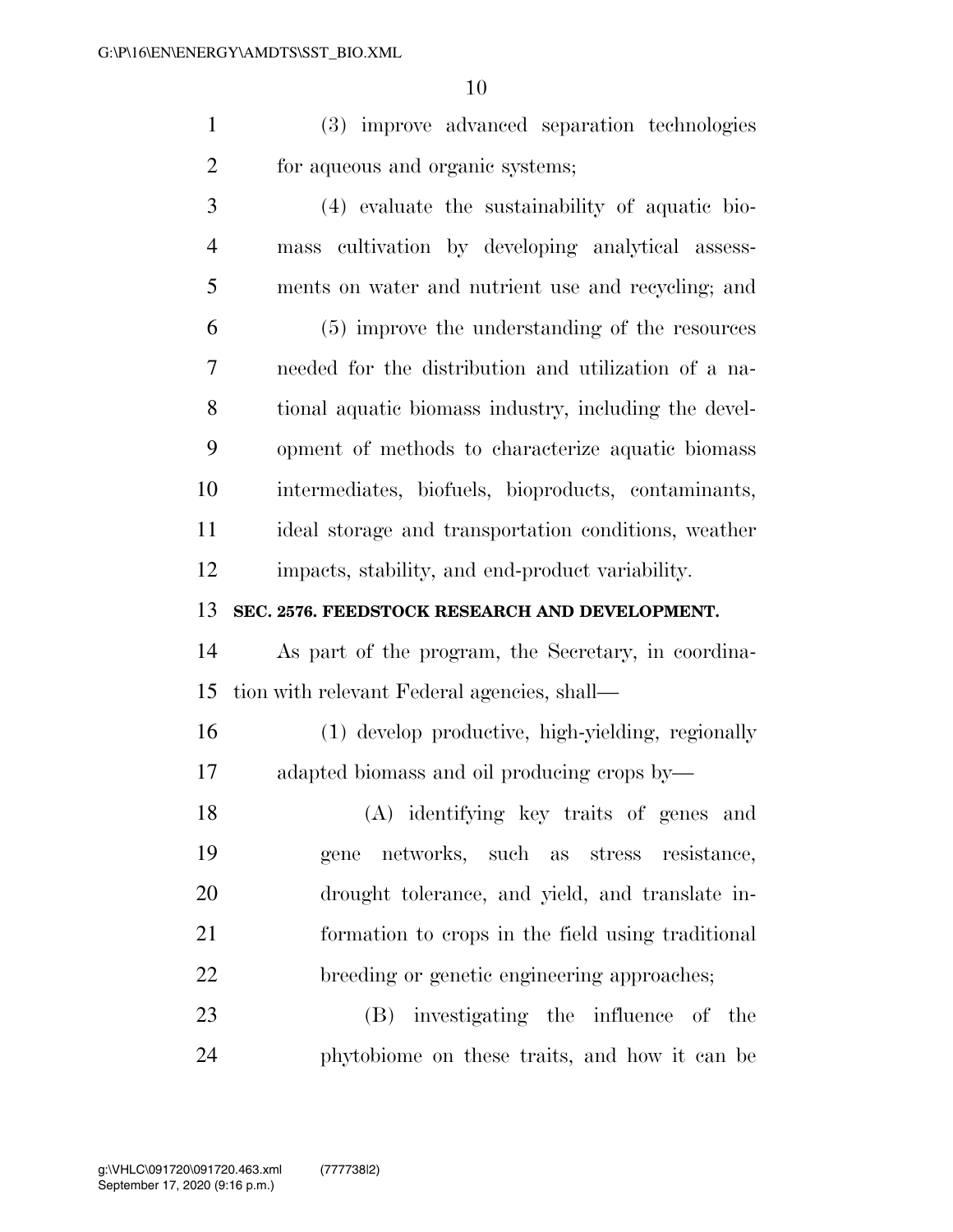|                | manipulated to maximize benefits and reduce       |
|----------------|---------------------------------------------------|
| $\overline{2}$ | negative environmental impacts;                   |
| 3              | (C) investigating the impacts of bioenergy        |
|                | feedstock production on biodiversity, soil health |
|                | and water quality, nutrient utilization and po-   |

 tential run-off, resource use, greenhouse gas emissions, including carbon management and carbon footprint across diverse feedstocks; and

 (D) integrating and validating biophysical and ecosystem-level crop models to predict how specific genotypes will perform in the field under fluctuating environmental conditions;

 (2) coordinate with the Department of Agri- culture to launch local or regional programs to con- duct ongoing stakeholder engagement and to gather data on plant breeding and informatics;

 (3) support research activities focused on in- creasing feedstock production and decreasing varia-bility per unit of land area;

 (4) conduct regional field trials and manage- ment of energy crops across varying climate and soils;

 (5) support accessible nationwide data on feed- stock characteristics and attributes with manage-ment applications; and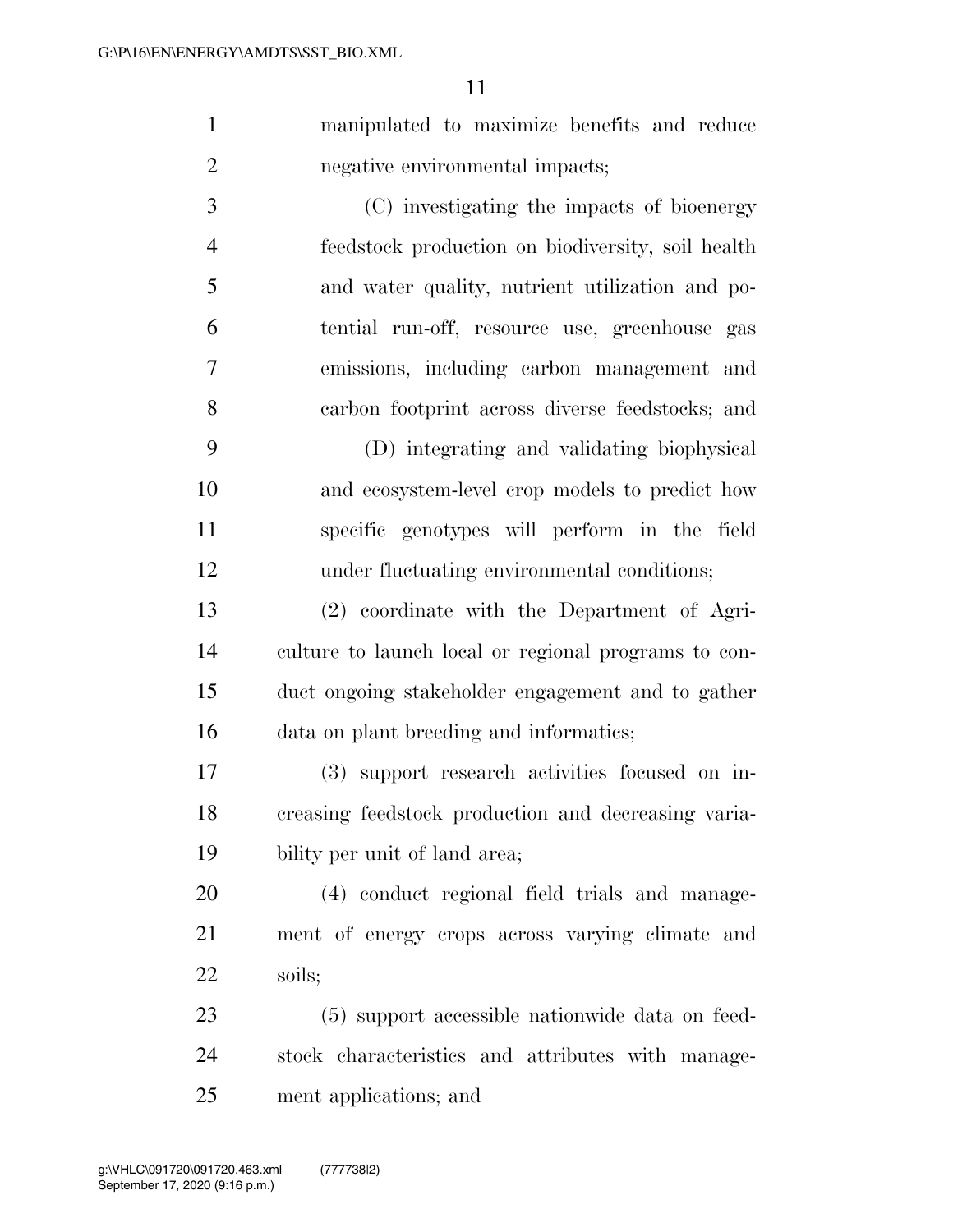(6) conduct research and development activities to address barriers to biointermediate refining and upgrading.

### **SEC. 2577. TRANSPORTATION, DISTRIBUTION, AND END-USE**

### **RESEARCH AND DEVELOPMENT.**

 (a) IN GENERAL.—As a part of the program, the Sec- retary, in coordination with other relevant Federal agen- cies, shall conduct research, development, demonstration, and commercial application activities regarding the trans- portation, distribution, and use of biofuels and bioprod-ucts.

 (b) ACTIVITIES.—In carrying out this section, the Secretary shall support research and development of the following:

 (1) TRANSPORTATION.—Efficient transpor- tation methods for new biofuels and bioproducts by—

 (A) increasing understanding of truck transport impacts on highway and rural road-way infrastructure; and

 (B) fostering collaboration among relevant agencies to identify challenges related to the safe transport of feedstocks, biointermediates, biofuels, and bioproducts.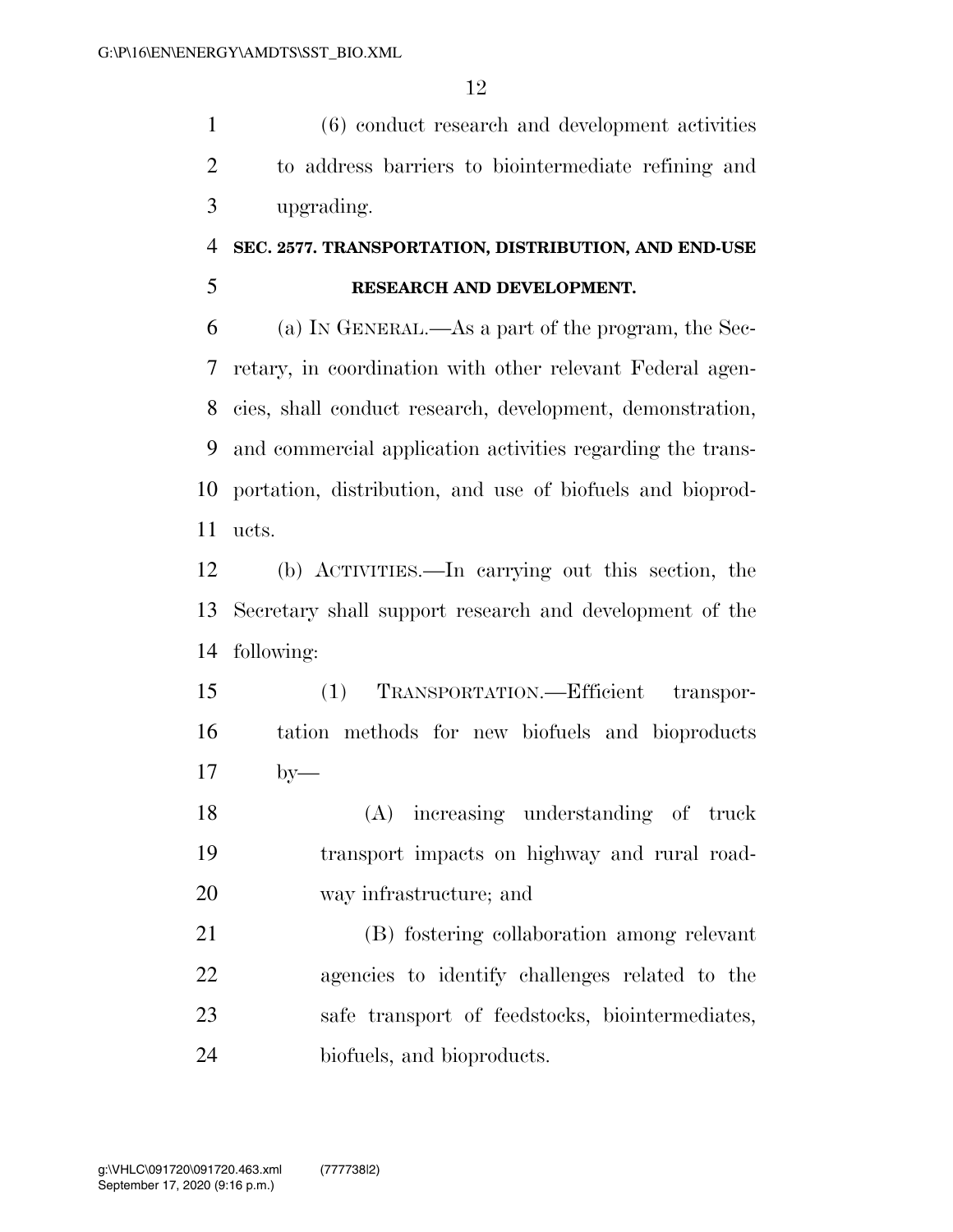| $\mathbf{1}$   | DISTRIBUTION.—Efficient distribution<br>(2)           |
|----------------|-------------------------------------------------------|
| $\overline{2}$ | methods for new biofuels, which shall include—        |
| 3              | (A) identifying and addressing challenges             |
| $\overline{4}$ | and opportunities related to the storage, deliver,    |
| 5              | receipt of feedstocks, biofuels,<br>and               |
| 6              | biointermediates, and bioproducts; and                |
| 7              | (B) advancing approaches to tracking and              |
| 8              | blending advanced<br>biofuels<br>and                  |
| 9              | biointermediates.                                     |
| 10             | (3) OPTIMIZATION OF ENGINES.—Optimization             |
| 11             | of transportation engines and systems for alternative |
| 12             | fuels, which shall include—                           |
| 13             | (A) advancing research and development of             |
| 14             | biofuels and additives for advanced engines, in-      |
| 15             | cluding improving molecular level under-              |
| 16             | standing of fuels and the structure property re-      |
| 17             | lationship on enabling more energy efficient en-      |
| 18             | gines while reducing criteria pollutants;             |
| 19             | (B) identifying and advancing technology              |
| 20             | options for optimal biofuel utilization for on-       |
| 21             | road vehicle fleet using computation chemistry        |
| 22             | and in-lab testing;                                   |
| 23             | (C) identifying biofuel blends that have the          |
| 24             | potential to yield significant efficiency improve-    |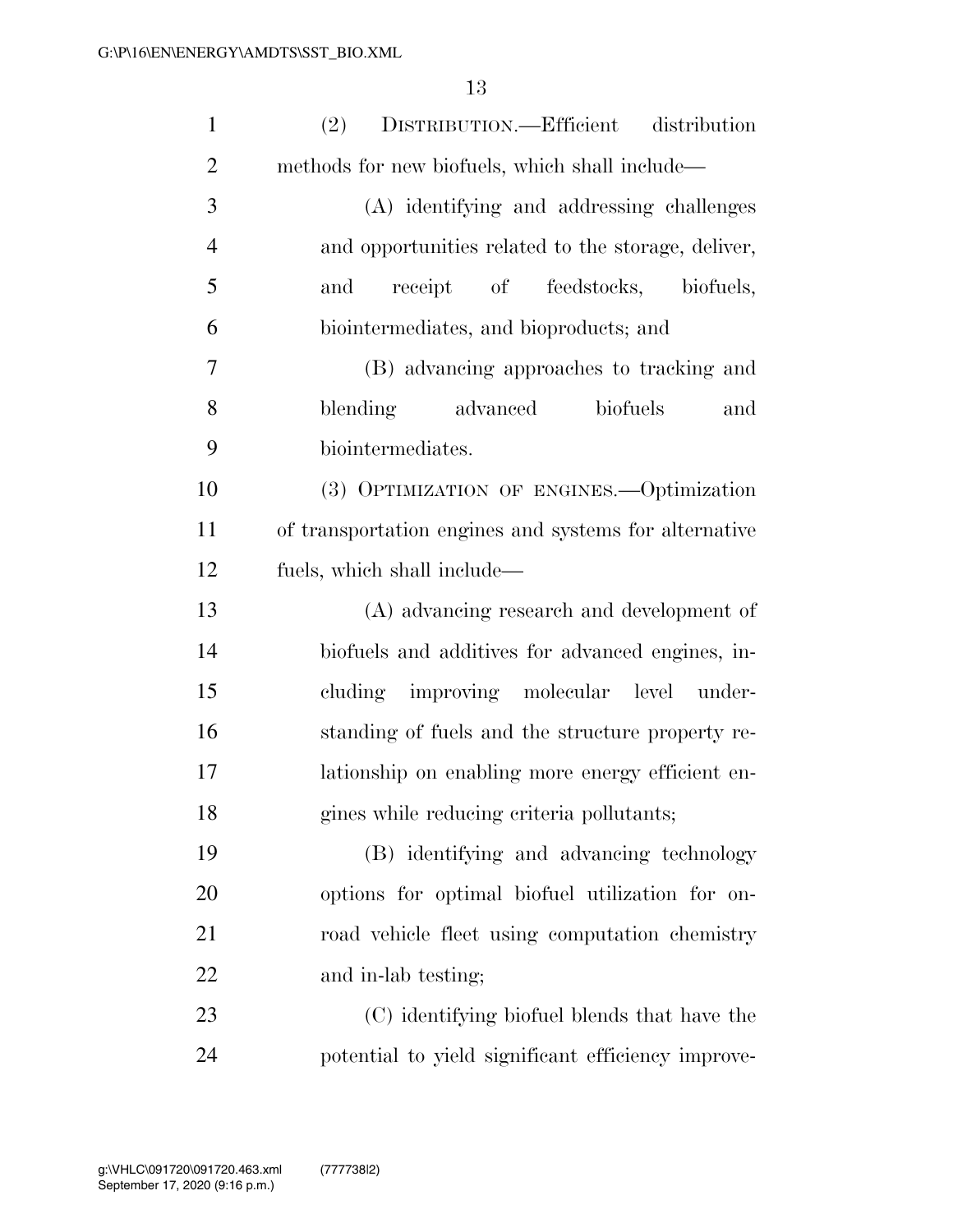| $\mathbf{1}$   | ments in an optimized engine-biofuel system,         |
|----------------|------------------------------------------------------|
| $\overline{2}$ | including catalysis and in-cylinder visualization;   |
| 3              | (D) evaluating the effect of all potential           |
| $\overline{4}$ | biofuel components on engine, fuel, and              |
| 5              | aftertreatment system durability as well as their    |
| 6              | effect on engine efficiency and emissions; and       |
| $\overline{7}$ | (E) collaboration with original equipment            |
| 8              | manufacturers, energy companies, biorefineries,      |
| 9              | and other relevant stakeholder to identify cur-      |
| 10             | rent technical issues with current products as       |
| 11             | well as future engine and aftertreatment prod-       |
| 12             | ucts.                                                |
| 13             | (4) EXPANSION OF COMMERCIAL APPLICA-                 |
| 14             | TION.—The expansion of commercial application of     |
| 15             | novel biofuels for use in existing surface vehicles, |
| 16             | vessels, and aircraft by—                            |
| 17             | (A) developing tests and predictive models           |
| 18             | that will enable qualification of fuels with lower-  |
| 19             | cost testing methods and lower volumes of new        |
| <b>20</b>      | biofuels;                                            |
| 21             | (B) supporting testing to ensure the com-            |
| 22             | patibility of new equipment with new fuels and       |
| 23             | to generate technical information for standards      |
| 24             | adoption; and                                        |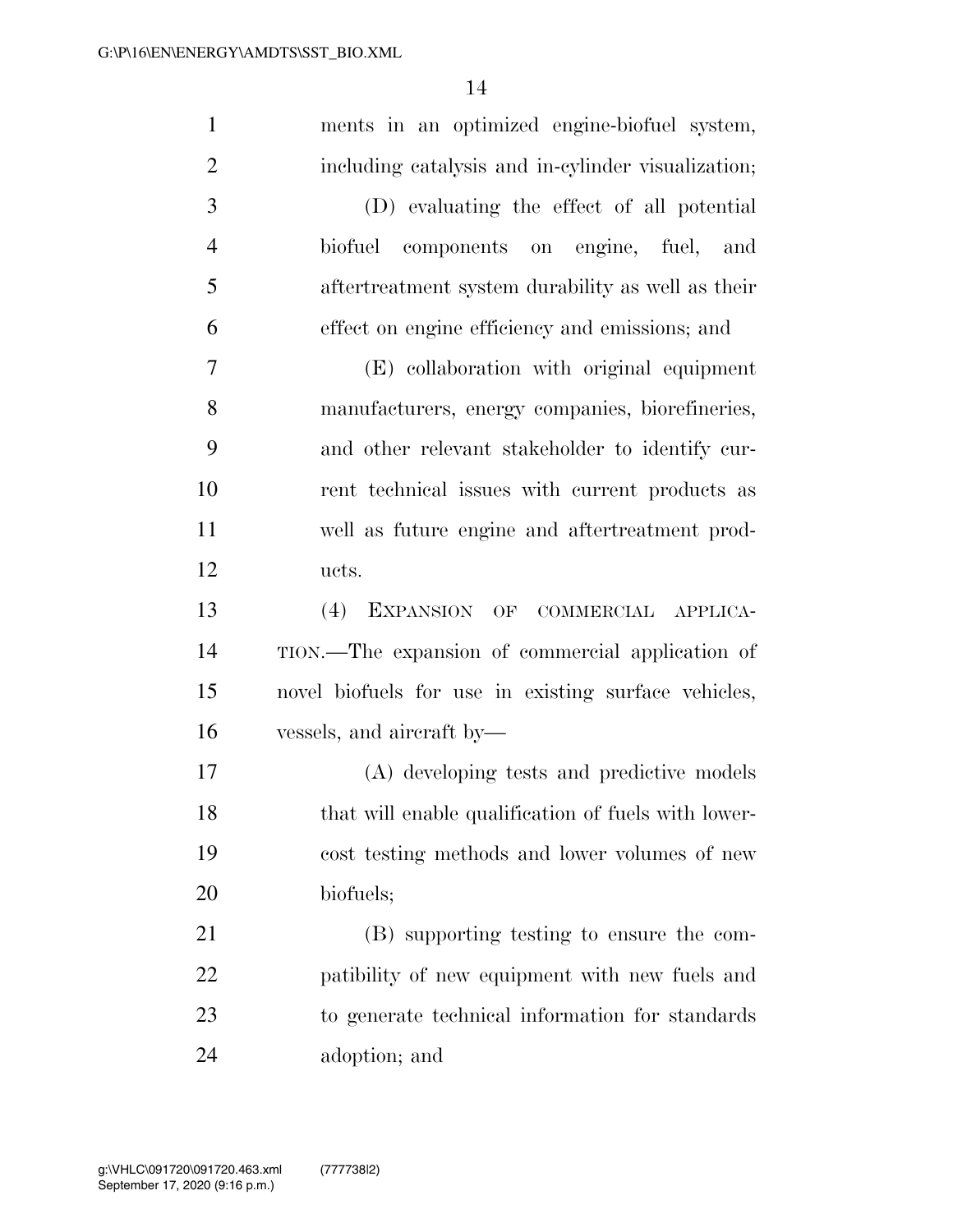(C) supporting continued development, re- finement, and execution of a research and de- velopment roadmap for sustainable aviation fuels, including development of feedstock supply chains, and new and innovative production tech-nologies.

 (5) REQUEST FOR INFORMATION.—Not later than 6 months after the date of enactment of this section, the Secretary shall publish a request for in- formation that shall be used by the Secretary to evaluate the optimal utilization of biofuels in the transportation sector.

### **SEC. 2578. PROCESS DEVELOPMENT FACILITIES.**

 (a) IN GENERAL.—Not later than 2 years after the date of the enactment of this Act, as a part of the pro- gram, the Secretary shall enter into agreements to estab- lish at least 3 small-scale process development facilities to assist researchers, industry, and the farming community in de-risking bioenergy technologies and in producing small quantities of advanced biofuels and bioproducts for testing purposes. The Secretary shall ensure that these fa- cilities are geographically diverse and complimentary to each other and any existing facilities.

24 (b) REQUEST FOR INFORMATION.—Not later than 90 days after the date of enactment of this section, the Sec-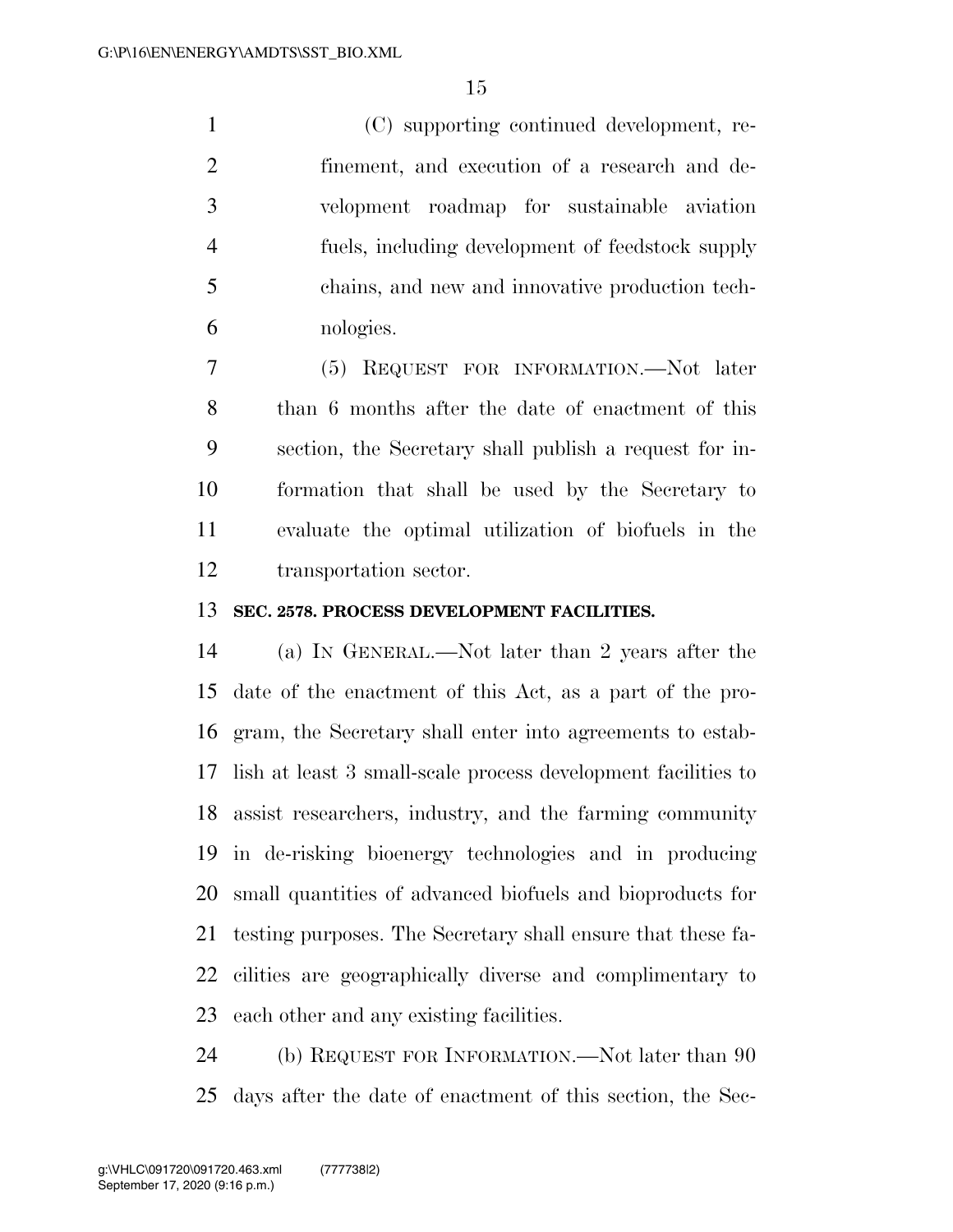retary shall publish a request for information that shall be used by the Secretary to evaluate—

- (1) existing process development facilities in the United States;
- (2) best practices for collaboration at these fa-cilities; and
- (3) how the data derived at the facilities trans- lates to the next scale-up of bioenergy technologies and has the data enabled computational modeling.

 (c) ACCESS.—The Secretary shall ensure that access to the facilities described in subsection (a) is provided to eligible notifies on a competitive, technical merit-reviewed basis to activities that demonstrate advanced bioenergy technologies with the potential to lower the cost and im- prove the environmental impact of advanced biofuels and products, including improving the release of data to broad-en the dissemination of information.

#### **SEC. 2579. BIOENERGY INCUBATOR FUNDING.**

 (a) IN GENERAL.—As a part of the program, the Sec- retary shall award grants and cooperative agreements on a competitive, technical merit-reviewed basis to eligible en- tities to support innovative technologies that are not rep-resented in a significant way in—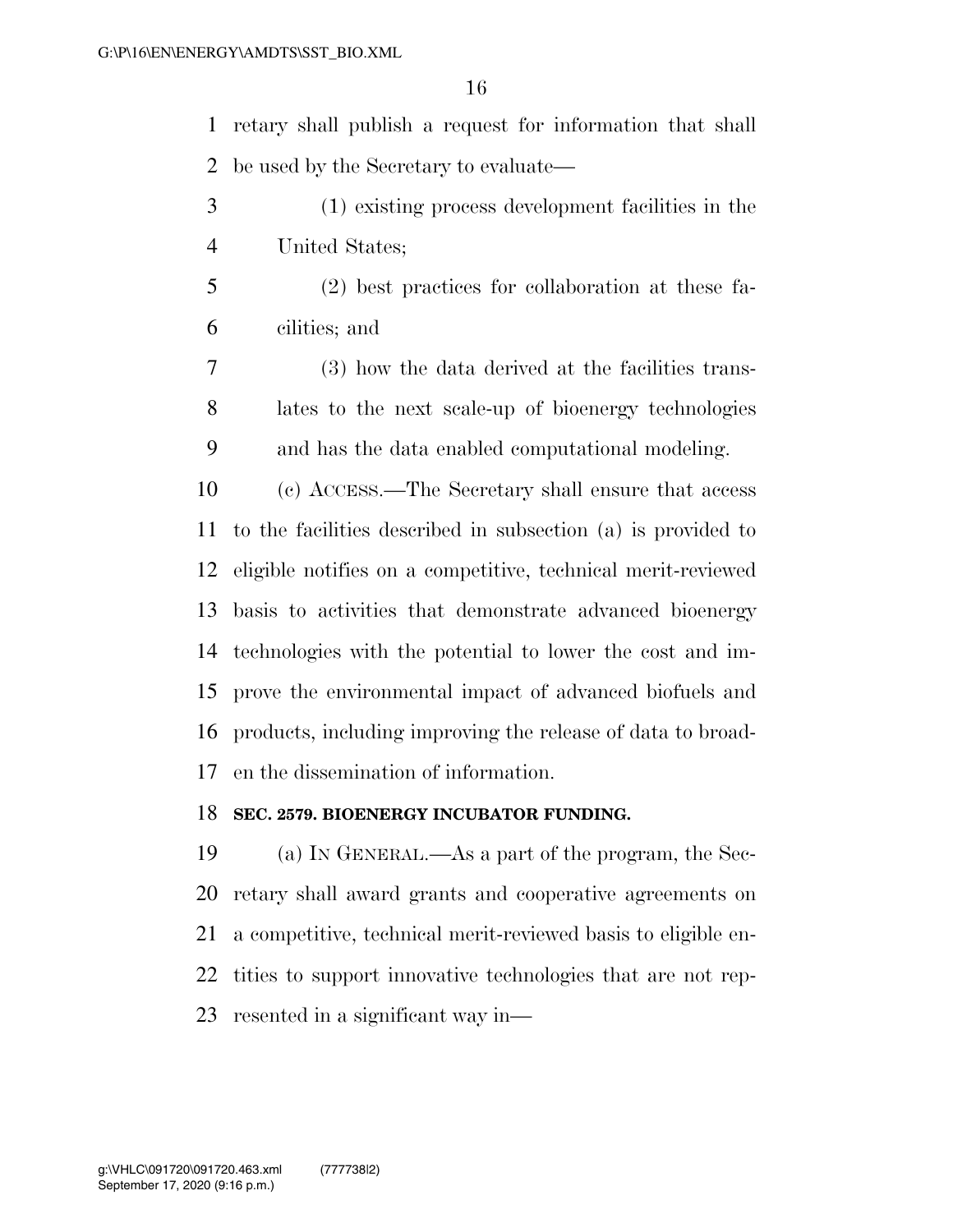(1) the portfolio of bioenergy research activities carried out by the Department of Energy as of the date of the enactment of this Act; or

 (2) technology roadmaps used by the Depart-ment of Energy as of such date of enactment.

 (b) ACCESS.—In carrying out this section, the Sec- retary shall coordinate across all relevant Department pro- gram offices, including the Office of Energy Efficiency and Renewable Energy, the Advanced Research Projects Agency–Energy, the Office of Science, and the Office of Fossil Energy.

## **SEC. 2580. SUSTAINABILITY RESEARCH AND DEVELOP-MENT.**

 As part of the program, the Secretary, in coordina- tion with other relevant Federal agencies, shall support research of the environmental, social and economic effects of growing and using large quantities of biomass, and identify strategies to integrate biomass and bioenergy pro- duction into existing agricultural and forestry systems. In carrying out this section, the Secretary shall—

 (1) support research to assess the potential im- pacts of the bioenergy ecosystem at multiple scales, including impacts on—

 (A) net greenhouse gas emissions, includ-ing—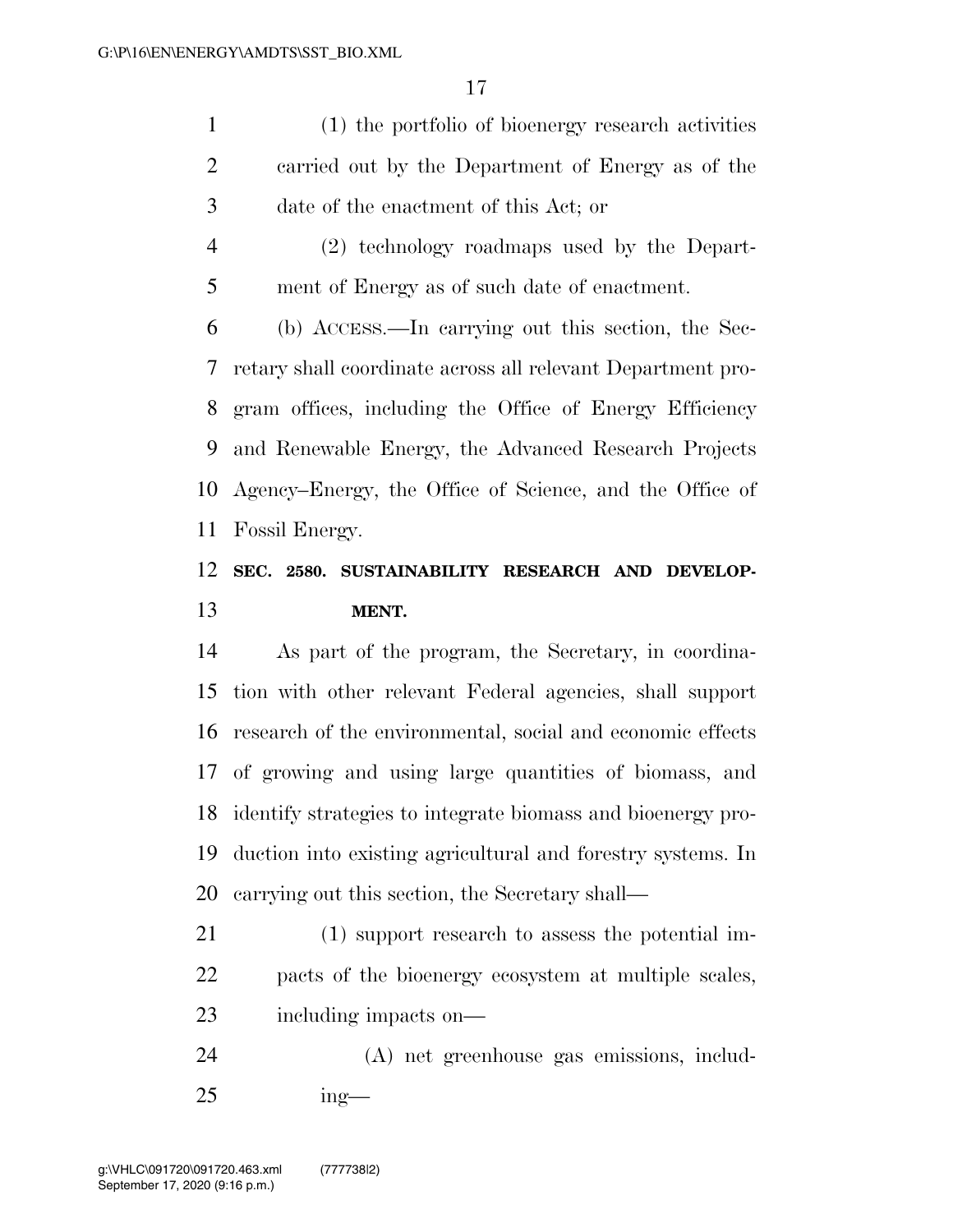| $\mathbf{1}$   | (i) reduction of criteria pollutants;                |
|----------------|------------------------------------------------------|
| $\overline{2}$ | and                                                  |
| 3              | (ii) efficient use of resources;                     |
| $\overline{4}$ | (B) land-use changes; and                            |
| 5              | (C) the nexus of water, food, biodiversity,          |
| 6              | and energy resources;                                |
| 7              | (2) support decision-making at the agency, pro-      |
| 8              | gram, and stakeholder level that enables continuous  |
| 9              | progress towards sustainability;                     |
| 10             | (3) develop methodologies by which the value of      |
| 11             | environmental services from the bioenergy sector     |
| 12             | might be defined, valuated, and monetized in order   |
| 13             | to benefit the continued expansion of a bioeconomy   |
| 14             | framework; and                                       |
| 15             | (4) identify scientific and technical issues asso-   |
| 16             | ciated with accounting for emissions of carbon diox- |
| 17             | ide from biogenic feedstocks used at and for sta-    |
| 18             | tionary and mobile sources.                          |
| 19             | SEC. 2581. COORDINATION AND COLLABORATION.           |
| 20             | In carrying out the program, the Secretary shall—    |
| 21             | (1) coordinate cross-cutting research priorities     |
| 22             | with other relevant Federal agencies through the     |
| 23             | Biomass Research and Development Board estab-        |
| 24             | lished in section 305 of the Biomass Research and    |
| 25             | Development Act of 2000; and                         |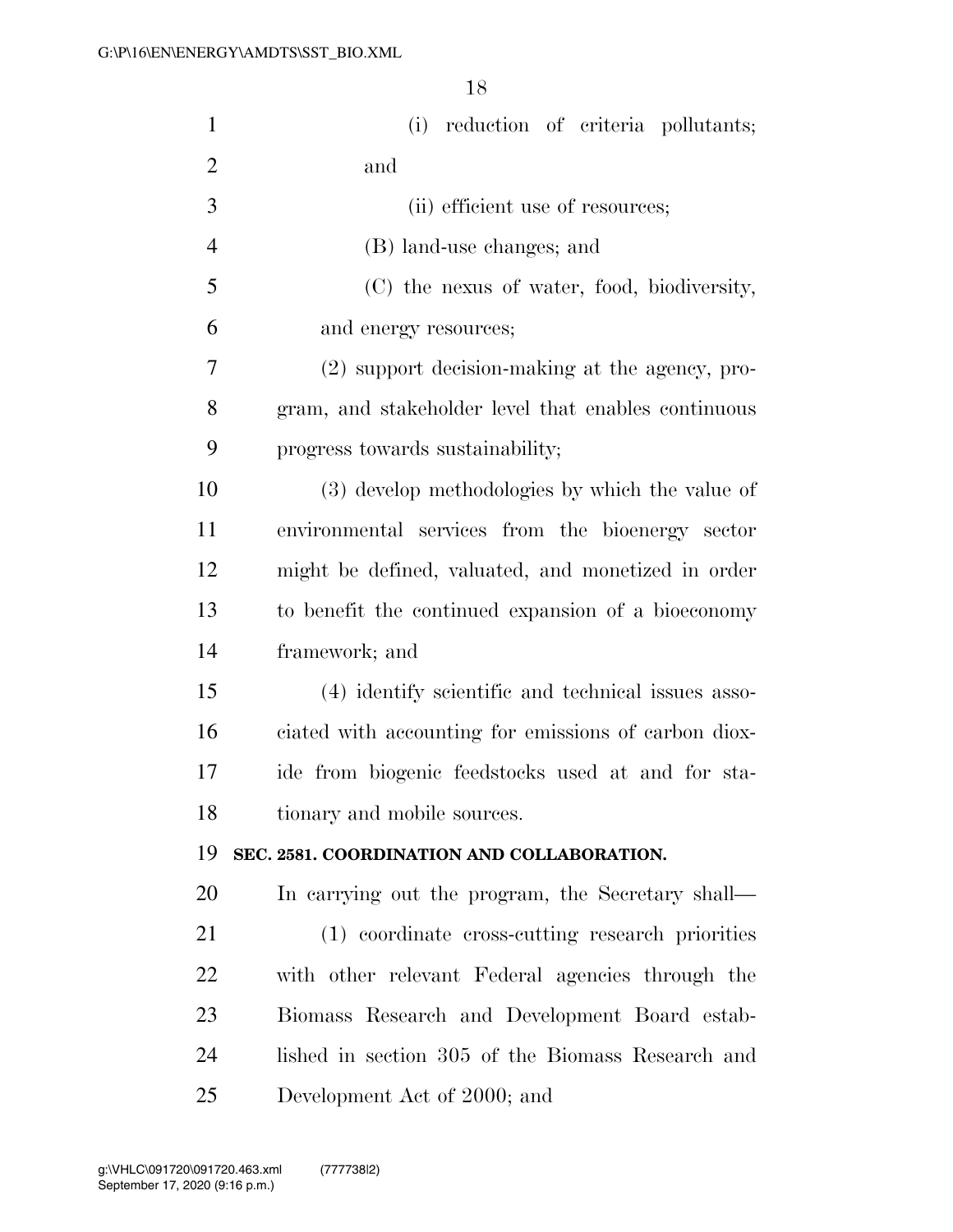(2) collaborate with industry, National Labora- tories, institutions of higher education, including Historically Black Colleges and Universities and other minority-serving institutions, Tribes, rural communities, and international bodies with relevant scientific expertise.

### **SEC. 2582. STRATEGIC PLAN.**

 (a) IN GENERAL.—Not later than 1 year after the date of the enactment of this Act, the Secretary shall cre- ate a plan to implement the program and update such plan on an annual basis.

 (b) SCOPE.—The plan shall address near-term (up to 2 years), mid-term (up to 7 years), and long-term (up to 15 years) research challenges to the advancement of biofuels and bioproducts

 (c) REPORT TO CONGRESS.—Not later than 1 year after the date of the enactment of this Act, and at least once every 2 years thereafter, the Secretary shall provide, and make available to the public and the relevant author- izing and appropriations committees of Congress, a report on the findings of research conducted and activities car- ried out pursuant to this Act, including the most current strategic plan under subsection (a) and the progress made in implementing such plan.